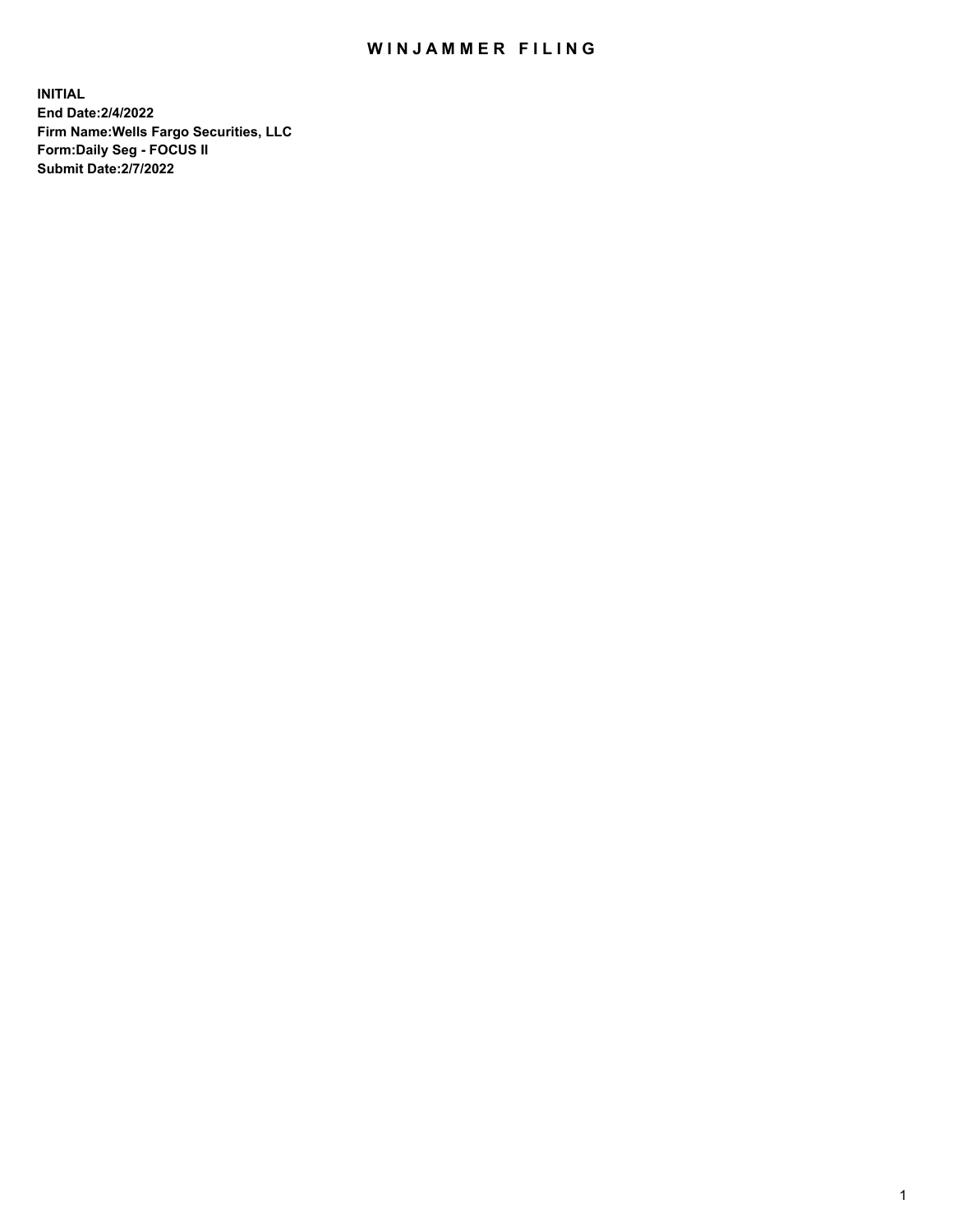**INITIAL End Date:2/4/2022 Firm Name:Wells Fargo Securities, LLC Form:Daily Seg - FOCUS II Submit Date:2/7/2022 Daily Segregation - Cover Page**

| Name of Company                                                                                                                                                                                                                                                                                                                | <b>Wells Fargo Securities LLC</b>              |
|--------------------------------------------------------------------------------------------------------------------------------------------------------------------------------------------------------------------------------------------------------------------------------------------------------------------------------|------------------------------------------------|
| <b>Contact Name</b>                                                                                                                                                                                                                                                                                                            | <b>James Gnall</b>                             |
| <b>Contact Phone Number</b>                                                                                                                                                                                                                                                                                                    | 917-699-6822                                   |
| <b>Contact Email Address</b>                                                                                                                                                                                                                                                                                                   | james.w.gnall@wellsfargo.com                   |
| FCM's Customer Segregated Funds Residual Interest Target (choose one):<br>a. Minimum dollar amount: ; or<br>b. Minimum percentage of customer segregated funds required:%; or<br>c. Dollar amount range between: and; or<br>d. Percentage range of customer segregated funds required between:% and%.                          | 115,000,000<br><u>0</u><br>0 Q<br>00           |
| FCM's Customer Secured Amount Funds Residual Interest Target (choose one):<br>a. Minimum dollar amount: ; or<br>b. Minimum percentage of customer secured funds required:%; or<br>c. Dollar amount range between: and; or<br>d. Percentage range of customer secured funds required between:% and%.                            | 30,000,000<br><u>0</u><br>00<br>0 <sub>0</sub> |
| FCM's Cleared Swaps Customer Collateral Residual Interest Target (choose one):<br>a. Minimum dollar amount: ; or<br>b. Minimum percentage of cleared swaps customer collateral required:% ; or<br>c. Dollar amount range between: and; or<br>d. Percentage range of cleared swaps customer collateral required between:% and%. | 340,000,000<br><u>0</u><br><u>00</u><br>00     |

Attach supporting documents CH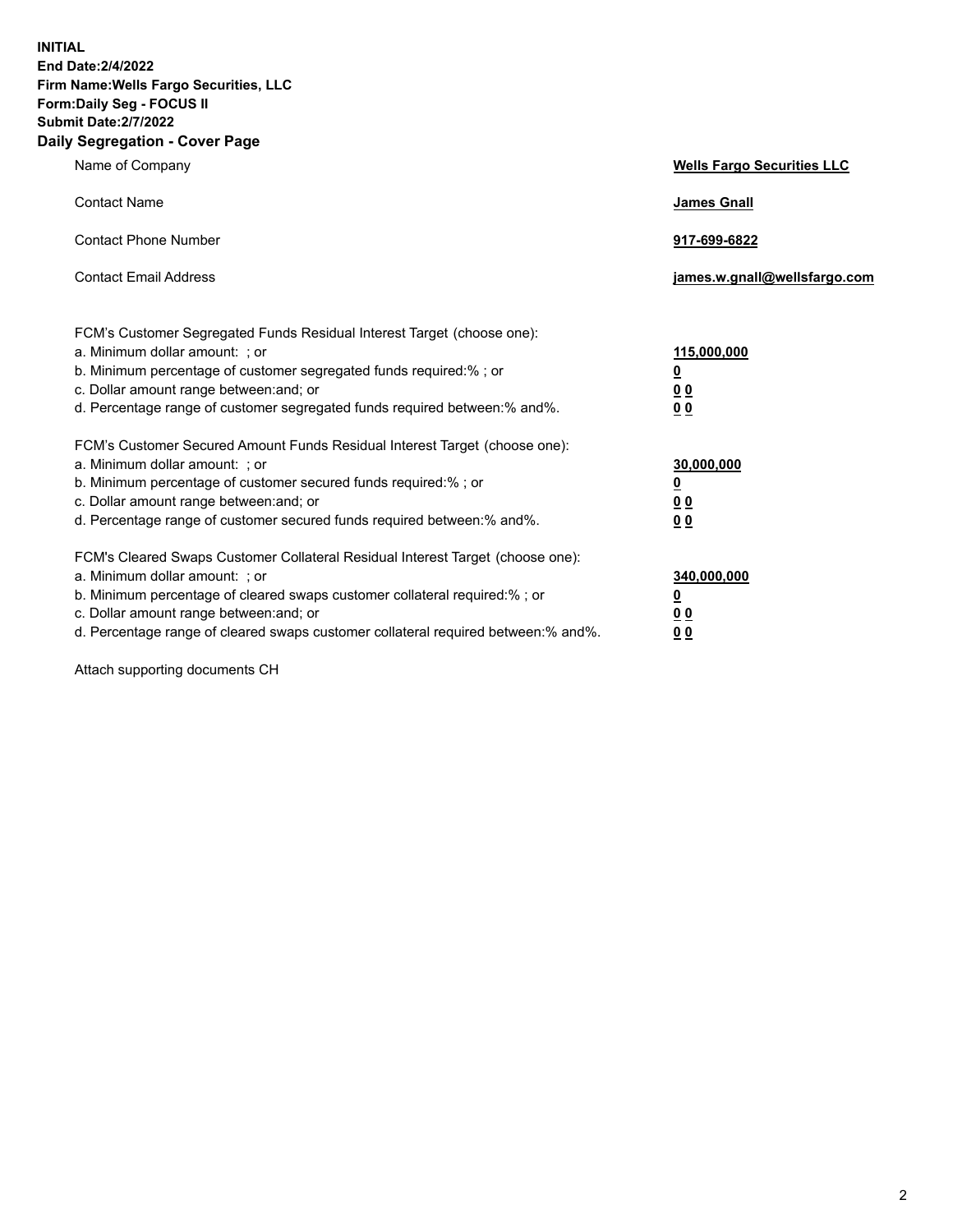**INITIAL End Date:2/4/2022 Firm Name:Wells Fargo Securities, LLC Form:Daily Seg - FOCUS II Submit Date:2/7/2022 Daily Segregation - Secured Amounts** Foreign Futures and Foreign Options Secured Amounts Amount required to be set aside pursuant to law, rule or regulation of a foreign government or a rule of a self-regulatory organization authorized thereunder **0** [7305] 1. Net ledger balance - Foreign Futures and Foreign Option Trading - All Customers A. Cash **417,785,844** [7315] B. Securities (at market) **183,191,439** [7317] 2. Net unrealized profit (loss) in open futures contracts traded on a foreign board of trade **-183,206,066** [7325] 3. Exchange traded options a. Market value of open option contracts purchased on a foreign board of trade **3,169** [7335] b. Market value of open contracts granted (sold) on a foreign board of trade **0** [7337] 4. Net equity (deficit) (add lines 1. 2. and 3.) **417,774,386** [7345] 5. Account liquidating to a deficit and account with a debit balances - gross amount **90,500,363** [7351] Less: amount offset by customer owned securities **-89,396,463** [7352] **1,103,900** [7354] 6. Amount required to be set aside as the secured amount - Net Liquidating Equity Method (add lines 4 and 5) **418,878,286** [7355] 7. Greater of amount required to be set aside pursuant to foreign jurisdiction (above) or line 6. **418,878,286** [7360] FUNDS DEPOSITED IN SEPARATE REGULATION 30.7 ACCOUNTS 1. Cash in banks A. Banks located in the United States **160,087,642** [7500] B. Other banks qualified under Regulation 30.7 **3,907,501** [7520] **163,995,143** [7530] 2. Securities A. In safekeeping with banks located in the United States **136,263,387** [7540] B. In safekeeping with other banks qualified under Regulation 30.7 **0** [7560] **136,263,387** [7570] 3. Equities with registered futures commission merchants A. Cash **15,725,429** [7580] B. Securities **46,928,054** [7590] C. Unrealized gain (loss) on open futures contracts **21,219,409** [7600] D. Value of long option contracts **3,169** [7610] E. Value of short option contracts **0** [7615] **83,876,061** [7620] 4. Amounts held by clearing organizations of foreign boards of trade A. Cash **0** [7640] B. Securities **0** [7650] C. Amount due to (from) clearing organization - daily variation **0** [7660] D. Value of long option contracts **0** [7670] E. Value of short option contracts **0** [7675] **0** [7680] 5. Amounts held by members of foreign boards of trade A. Cash **172,869,594** [7700] B. Securities **190,141,396** [7710] C. Unrealized gain (loss) on open futures contracts **-221,263,362** [7720] D. Value of long option contracts **0** [7730] E. Value of short option contracts **0** [7735] **141,747,628** [7740] 6. Amounts with other depositories designated by a foreign board of trade **0** [7760] 7. Segregated funds on hand **0** [7765] 8. Total funds in separate section 30.7 accounts **525,882,219** [7770] 9. Excess (deficiency) Set Aside for Secured Amount (subtract line 7 Secured Statement Page 1 from Line 8) **107,003,933** [7380] 10. Management Target Amount for Excess funds in separate section 30.7 accounts **30,000,000** [7780] 11. Excess (deficiency) funds in separate 30.7 accounts over (under) Management Target **77,003,933** [7785]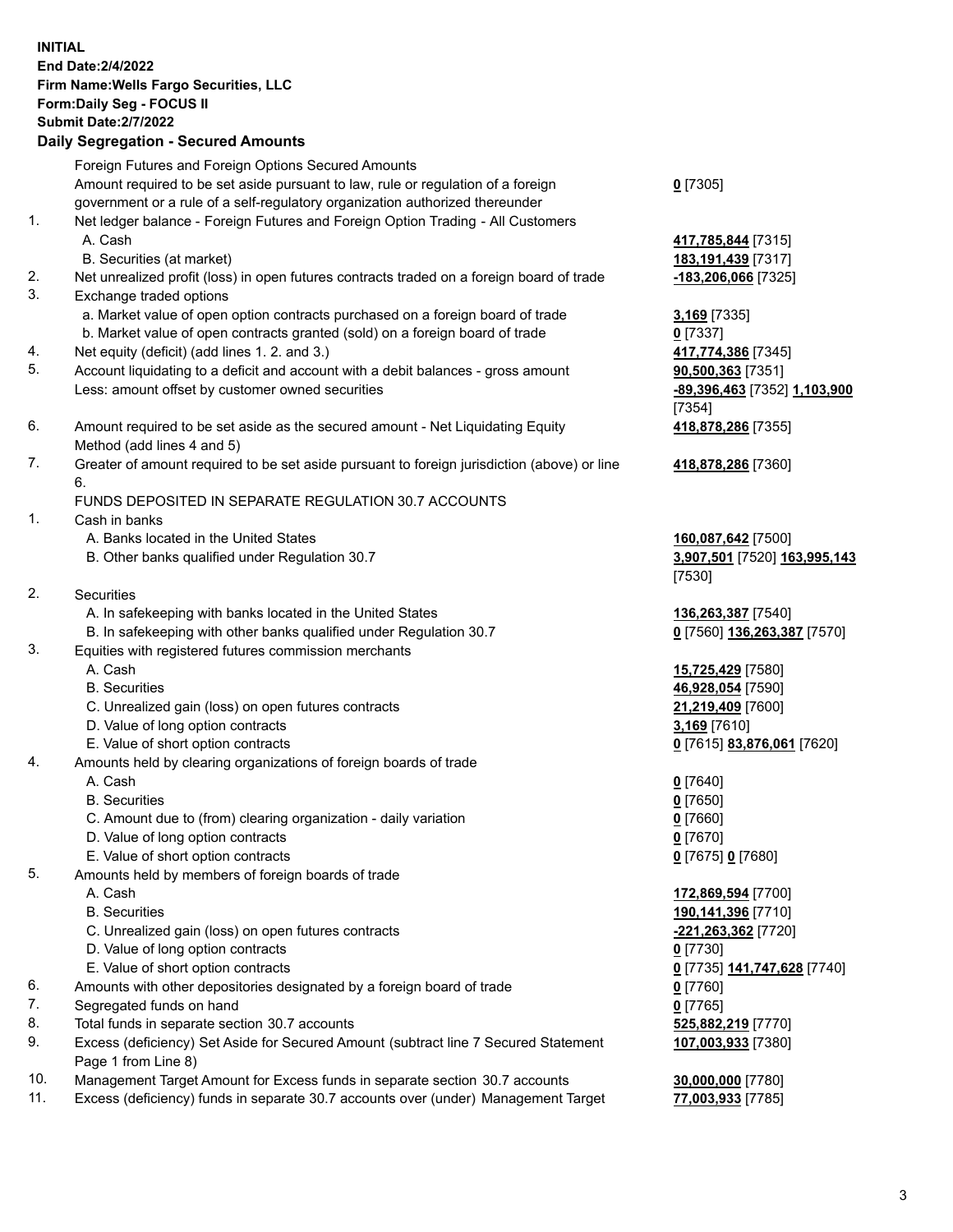**INITIAL End Date:2/4/2022 Firm Name:Wells Fargo Securities, LLC Form:Daily Seg - FOCUS II Submit Date:2/7/2022 Daily Segregation - Segregation Statement** SEGREGATION REQUIREMENTS(Section 4d(2) of the CEAct) 1. Net ledger balance A. Cash **3,246,933,287** [7010] B. Securities (at market) **1,942,088,503** [7020] 2. Net unrealized profit (loss) in open futures contracts traded on a contract market **352,761,176** [7030] 3. Exchange traded options A. Add market value of open option contracts purchased on a contract market **1,723,407,504** [7032] B. Deduct market value of open option contracts granted (sold) on a contract market **-1,593,140,056** [7033] 4. Net equity (deficit) (add lines 1, 2 and 3) **5,672,050,414** [7040] 5. Accounts liquidating to a deficit and accounts with debit balances - gross amount **219,714,526** [7045] Less: amount offset by customer securities **-215,874,035** [7047] **3,840,491** [7050] 6. Amount required to be segregated (add lines 4 and 5) **5,675,890,905** [7060] FUNDS IN SEGREGATED ACCOUNTS 7. Deposited in segregated funds bank accounts A. Cash **202,146,341** [7070] B. Securities representing investments of customers' funds (at market) **635,456,342** [7080] C. Securities held for particular customers or option customers in lieu of cash (at market) **78,506,866** [7090] 8. Margins on deposit with derivatives clearing organizations of contract markets A. Cash **3,455,721,175** [7100] B. Securities representing investments of customers' funds (at market) **124,359,418** [7110] C. Securities held for particular customers or option customers in lieu of cash (at market) **1,863,581,637** [7120] 9. Net settlement from (to) derivatives clearing organizations of contract markets **-63,278,621** [7130] 10. Exchange traded options A. Value of open long option contracts **1,723,407,504** [7132] B. Value of open short option contracts **-1,593,140,056** [7133] 11. Net equities with other FCMs A. Net liquidating equity **0** [7140] B. Securities representing investments of customers' funds (at market) **0** [7160] C. Securities held for particular customers or option customers in lieu of cash (at market) **0** [7170] 12. Segregated funds on hand **0** [7150] 13. Total amount in segregation (add lines 7 through 12) **6,426,760,606** [7180] 14. Excess (deficiency) funds in segregation (subtract line 6 from line 13) **750,869,701** [7190] 15. Management Target Amount for Excess funds in segregation **115,000,000** [7194] 16. Excess (deficiency) funds in segregation over (under) Management Target Amount **635,869,701** [7198]

Excess